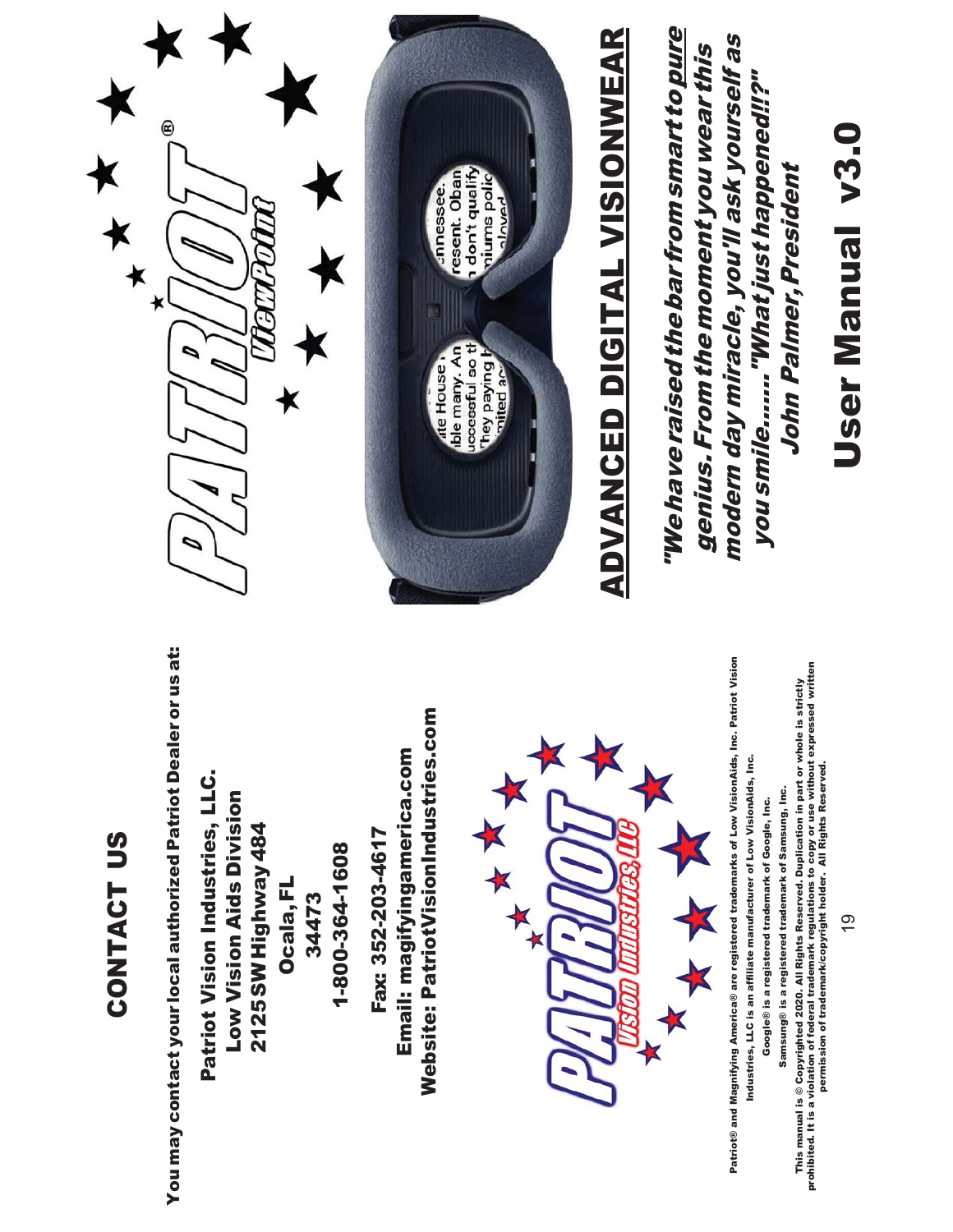|                                           | <b>Optimal Battery Usage Environment</b>                                                                                                                                         |
|-------------------------------------------|----------------------------------------------------------------------------------------------------------------------------------------------------------------------------------|
|                                           | Patriot ViewPoint is designed to perform best at 32° - 95°F<br>$(0^{\circ} - 35^{\circ}C).$                                                                                      |
|                                           | Continuous use or charging in extreme temperatures may<br>accelerate battery deterioration.                                                                                      |
| WHAT IS IN THE BOX?<br>Headset            | Temporary exposure to extreme temperatures will activate<br>the device's safeguards to minimize damage, and charging<br>will be limited to protect the battery from overheating. |
| <b>Charging Cord</b><br><b>AC Adapter</b> | Examples                                                                                                                                                                         |
| <b>Owners Manual</b><br>Ear Buds          | Do not use or place your device in hot environments, like a<br>hot car, for extended periods of time.                                                                            |
| <b>Carrying Case</b>                      | Do not place or store your device in cold environments, like<br>below-zero temperatures.                                                                                         |
|                                           |                                                                                                                                                                                  |
|                                           |                                                                                                                                                                                  |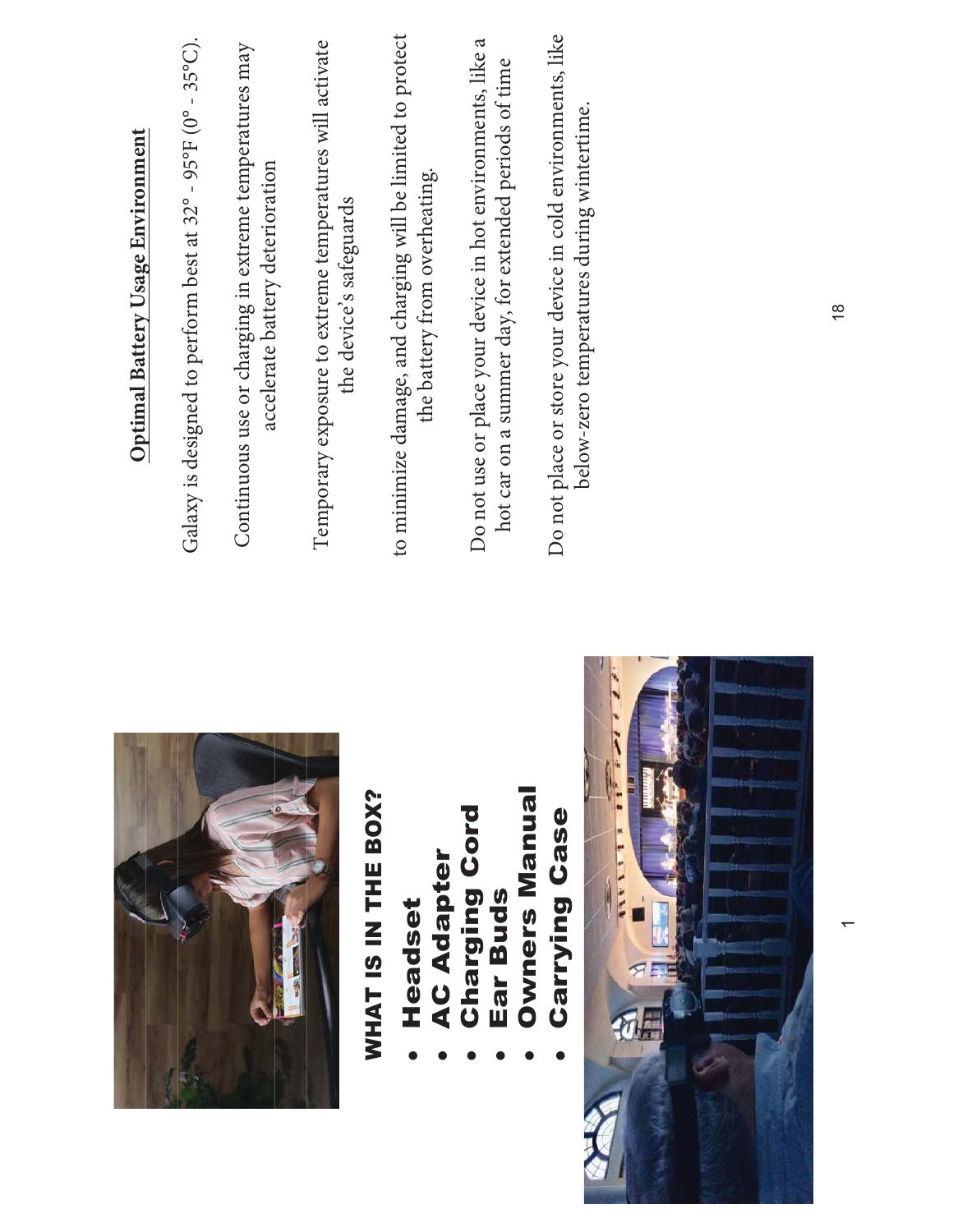### **Cleaning Instructions for your Patriot View Cleaning Instructions for your Patriot Viewpoint:**

### Microfiber cloth **Microfiber cloth**

Your best friend when it comes to keeping your Patriot View Point Your best friend when it comes to keeping your Patriot View Point down will clean off the worst of the dust or grime. All you need to down will clean off the worst of the dust or grime. All you need to attention to any vents, crevices, or ports. They are where dust is attention to any vents, crevices, or ports. They are where dust is combination of plastic and fabric, in many cases a simple wipe combination of plastic and fabric, in many cases a simple wipe clean is a microfiber cloth. Since most headsets are made of a clean is a microfiber cloth. Since most headsets are made of a going to hide, but your microfiber cloth ought to pick them up going to hide, but your microfiber cloth ought to pick them up do is wipe down your headset, being careful to give special do is wipe down your headset, being careful to give special without much of a problem. without much of a problem.

#### Compressed air Compressed air

accidentally touching or smearing anything over the lenses of your accidentally touching or smearing anything over the lenses of your nozzle of the compressed air about six inches away from the dust and squeeze in short controller burst. This should easily dislodge nozzle of the compressed air about six inches away from the dust and squeeze in short controller burst. This should easily dislodge Dust and hair can settle into just about any crevice without much Dust and hair can settle into just about any crevice without much help at all. Nobody wants to put their headset on and realize that help at all. Nobody wants to put their headset on and realize that anything stuck in your headset. All you need to do is point the anything stuck in your headset. All you need to do is point the anything that is stuck, and helps to make sure that you aren't compressed air around you can ensure that you never have anything that is stuck, and helps to make sure that you aren' compressed air around you can ensure that you never have there is dog hair stuck in the lenses. By keeping a can of there is dog hair stuck in the lenses. By keeping a can of headset. headset.

#### Put it away Put it away

and detritus. This is why we suggest storing your headset in a safe t being used. Particularly keeping your headset your headset put up and away, you can ensure that what dust does One of the biggest issues in keeping your headset is avoiding dust and detritus. This is why we suggest storing your headset in a safe headset when it isn't being used. Particularly keeping your headset your headset put up and away, you can ensure that what dust does One of the biggest issues in keeping your headset is avoiding dust stored up high on a shelf or inside its case for storage. By keeping stored up high on a shelf or inside its case for storage. By keeping t using it. Dust, animal place that isn't in your way when you aren't using it. Dust, animal hair, and other detritus can easily settle onto or inside of your hair, and other detritus can easily settle onto or inside of your t in your way when you aren' built up will happen at a much slower rate. built up will happen at a much slower rate. headset when it isn' place that isn'

### NTRODUCTION ZOILUDQOOM

unparalleled visual sensory experience. Weighing unparalleled visual sensory experience. Weighing a little over one pound, your Patriot ViewPoint is a little over one pound, your Patriot ViewPoint is Congratulations on your purchase of the Patriot ViewPoint. We created this remarkable product Congratulations on your purchase of the Patriot ViewPoint. We created this remarkable product vision, eliminate external glare, and compound vision, eliminate external glare, and compound by combining advanced state-of-the-art highlightweight and may be comfortably worn for quality materials with our custom developed lightweight and may be comfortably worn for extended periods of time. We immerse your by combining advanced state-of-the-art highquality materials with our custom developed extended periods of time. We immerse your software to produce an unprecedented and software to produce an unprecedented and your periphery field of view. your periphery field of view.

read aloud. This results in reduced eyestrain and read aloud. This results in reduced eyestrain and further providing you the benefit of hearing print further providing you the benefit of hearing print We did not stop there. We raised the bar even We did not stop there. We raised the bar even provides for quicker comprehension. provides for quicker comprehension.

sheet music, play an instrument, read computer sheet music, play an instrument, read computer television, theatre, sporting events, museums, television, theatre, sporting events, museums, projects, distance tasks, menus, signs, see You can use your Patriot ViewPoint to see projects, distance tasks, menus, signs, see You can use your Patriot ViewPoint to see screens, tablets, smart phones, and more. screens, tablets, smart phones, and more. cruises, safaris, your family, work on art cruises, safaris, your family, work on art Imagine the possibilities! Imagine the possibilities!

Patriot ViewPoint....more than meets the eye! Patriot ViewPoint....more than meets the eye!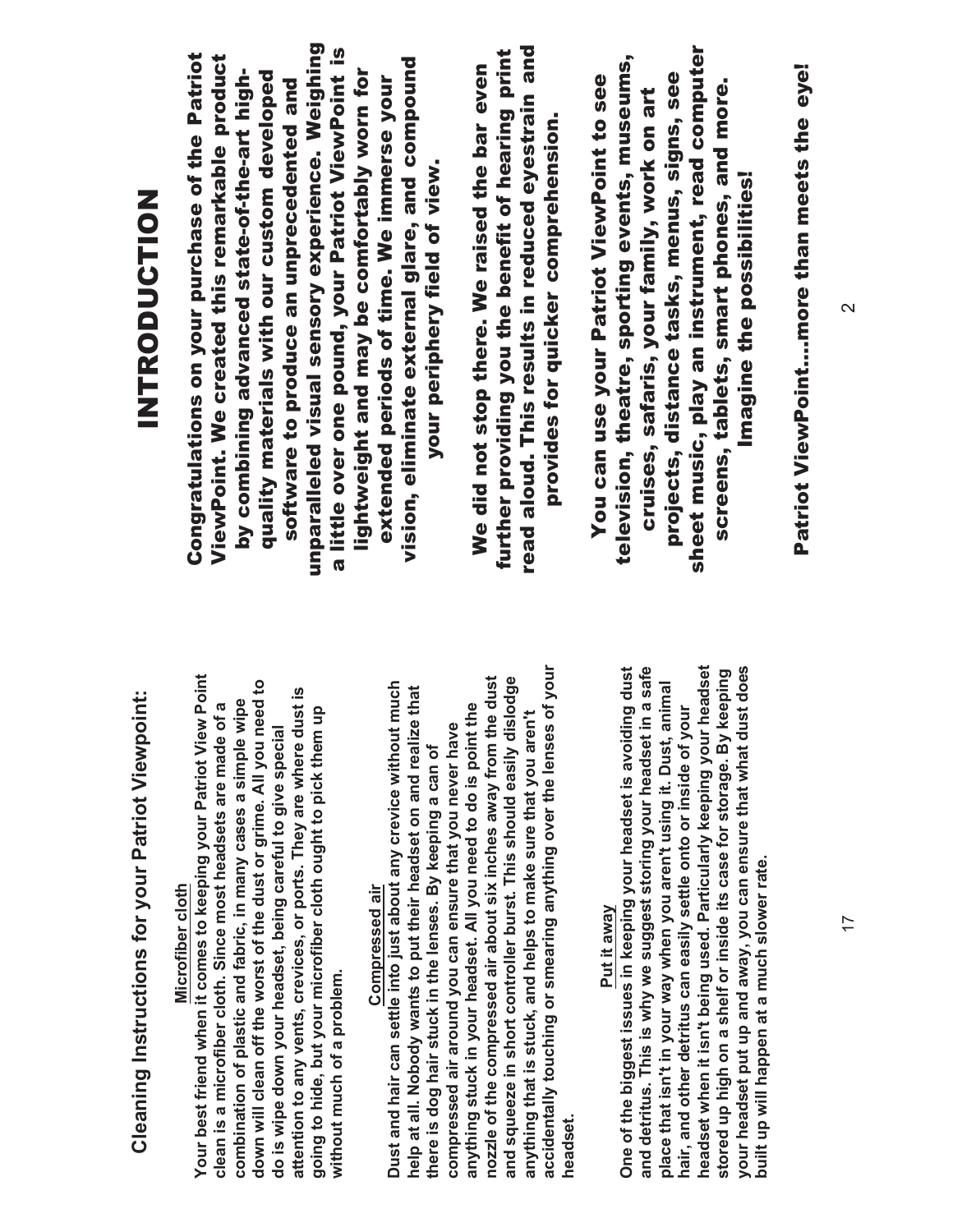|                                                                | TECHNICAL SPEFICATIONS                                                                          |
|----------------------------------------------------------------|-------------------------------------------------------------------------------------------------|
| SAFETY WARNING                                                 | Size: 7.95" x 4.58" x 3.65"                                                                     |
|                                                                | 101 degrees field of view (widest in world)                                                     |
|                                                                | 2960 x 1440 Pixel Super AMOLED                                                                  |
|                                                                | Pixels per inch (PPI) 570                                                                       |
| We designed the Patriot ViewPoint to be used by                | Weight: 1.2 pounds                                                                              |
| $\overline{2}$<br>wearing it while seated or standing still an | 12-megapixel Camera (f/1.7, 26mm, 1/2.5", 1.4 µm,                                               |
| motionless.                                                    | Dual Pixel PDAF), phase detection autofocus, OIS,                                               |
|                                                                | face/smile detection, Auto HDR, panorama                                                        |
| To avoid accidental tripping, or falling, it is imperative     | 6610 mAh battery, 3.8 volt, Lithium lon                                                         |
| Ħ.<br>to not move while wearing the headset as                 | 1.9 gig Octa-Core Processor                                                                     |
| encompasses your complete visual field. Do not even            | Android Operating System 9.0 or higher                                                          |
| attempt to walk while wearing the Patriot ViewPoint            | Proximity sensor                                                                                |
| headset.                                                       | Accelerometer                                                                                   |
|                                                                | Ambient light sensor                                                                            |
| DO NOT USE AS A                                                | Gyroscope                                                                                       |
|                                                                | Interpupillary Distance Coverage 54-70mm                                                        |
|                                                                | Focus Adjustment Wheel                                                                          |
| <b>MOBILITY DEVICE</b>                                         | Adjustable Cross Straps                                                                         |
|                                                                | Patriot suite of adaptive augmentative software                                                 |
| $\frac{R}{D}$<br>DO NOT MOVE, WALK                             | with embedded gesture points, magnification,                                                    |
|                                                                | digital and optical font enhancements, word wrap,                                               |
| PUT YOURSELF INTO                                              | digital voice synthesizer, intelligent character                                                |
| <b>NOLDE</b>                                                   | recognition for conversion to speech                                                            |
|                                                                | functionality controls for guidance and battery<br><b>Custom proprietary software for power</b> |
|                                                                | operational management software                                                                 |
|                                                                | <b>Battery Operating Time: Depends on Brightness</b>                                            |
| DO NOT ATTEMPT TO                                              | level. Full brightness = About 1 Hour of use                                                    |
| DRIVE WHATSOEVER.                                              | <b>One Year Warranty</b>                                                                        |
|                                                                |                                                                                                 |
|                                                                |                                                                                                 |
|                                                                |                                                                                                 |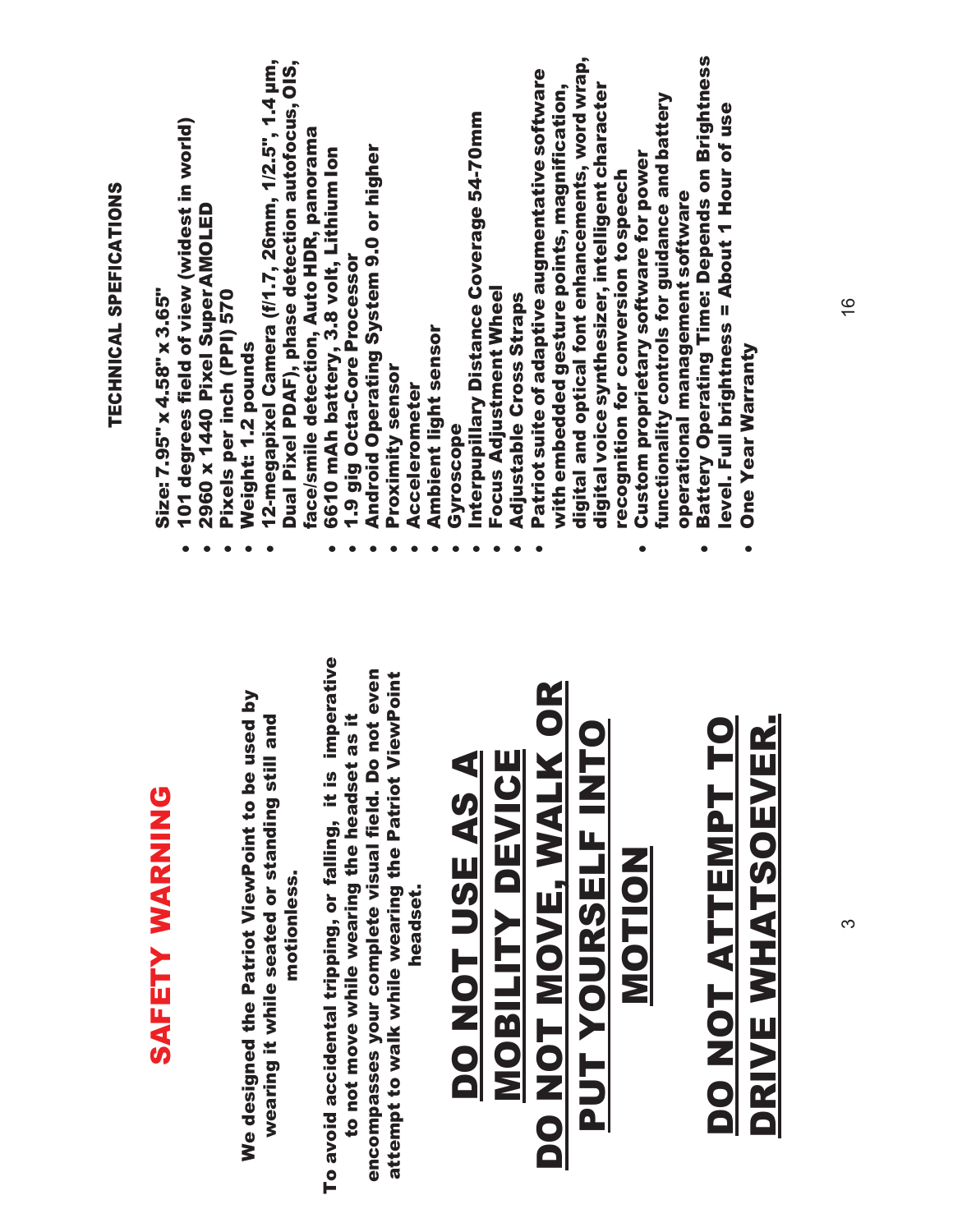### EDGE MODE Sub-Menu EDGE MODE Sub-Menu

the TOUCHPAD and press the READ button to select which the TOUCHPAD and press the READ button to select which Edge Mode colors that you would like enabled or disabled. Edge Mode colors that you would like enabled or disabled. This section of the menu will allow you to add or remove This section of the menu will allow you to add or remove each Edge Color mode. Select by swiping up or down on each Edge Color mode. Select by swiping up or down on letters, objects, and people with an outline, providing a letters, objects, and people with an outline, providing a Modes. The COLORS button will back out of this menu. Modes. The COLORS button will back out of this menu. possibility of seeing better! There are checkboxes for possibility of seeing better! There are checkboxes for The top option "Off" will disable all of the Edge Color The top option "Off" will disable all of the Edge Color Viewpoint. The color modes in this menu outline all Viewpoint. The color modes in this menu outline all some of the color modes while using the Patriot some of the color modes while using the Patriot





# USING YOUR PATRIOT VIEWPOINT USING YOUR PATRIOT VIEWPOINT

evenly balanced on the top of your head and sides. Note: Before powering unit on, please take a moment to place tabs, making sure its comfortably snug on your face and Before powering unit on, please take a moment to place evenly balanced on the top of your head and sides. Note: If you wear corrective eyeglasses, please keep them on the Patriot ViewPoint on your head, over your eyes, pull tabs, making sure its comfortably snug on your face and If you wear corrective eyeglasses, please keep them on too large to fit into the system, we recommend smaller the Patriot ViewPoint on your head, over your eyes, pull eyeglasses. In the unlikely event your eyeglasses are too large to fit into the system, we recommend smaller on the elastic straps and adjust them using the velcro on the elastic straps and adjust them using the velcro eyeglasses. In the unlikely event your eyeglasses are and wear the Patriot ViewPoint OVER your corrective and wear the Patriot ViewPoint OVER your corrective corrective eyeglasses suitable to fit within the unit. corrective eyeglasses suitable to fit within the unit.

Power device on by pressing and holding down on the Power device on by pressing and holding down on the red button on top until it vibrates, then release. red button on top until it vibrates, then release.

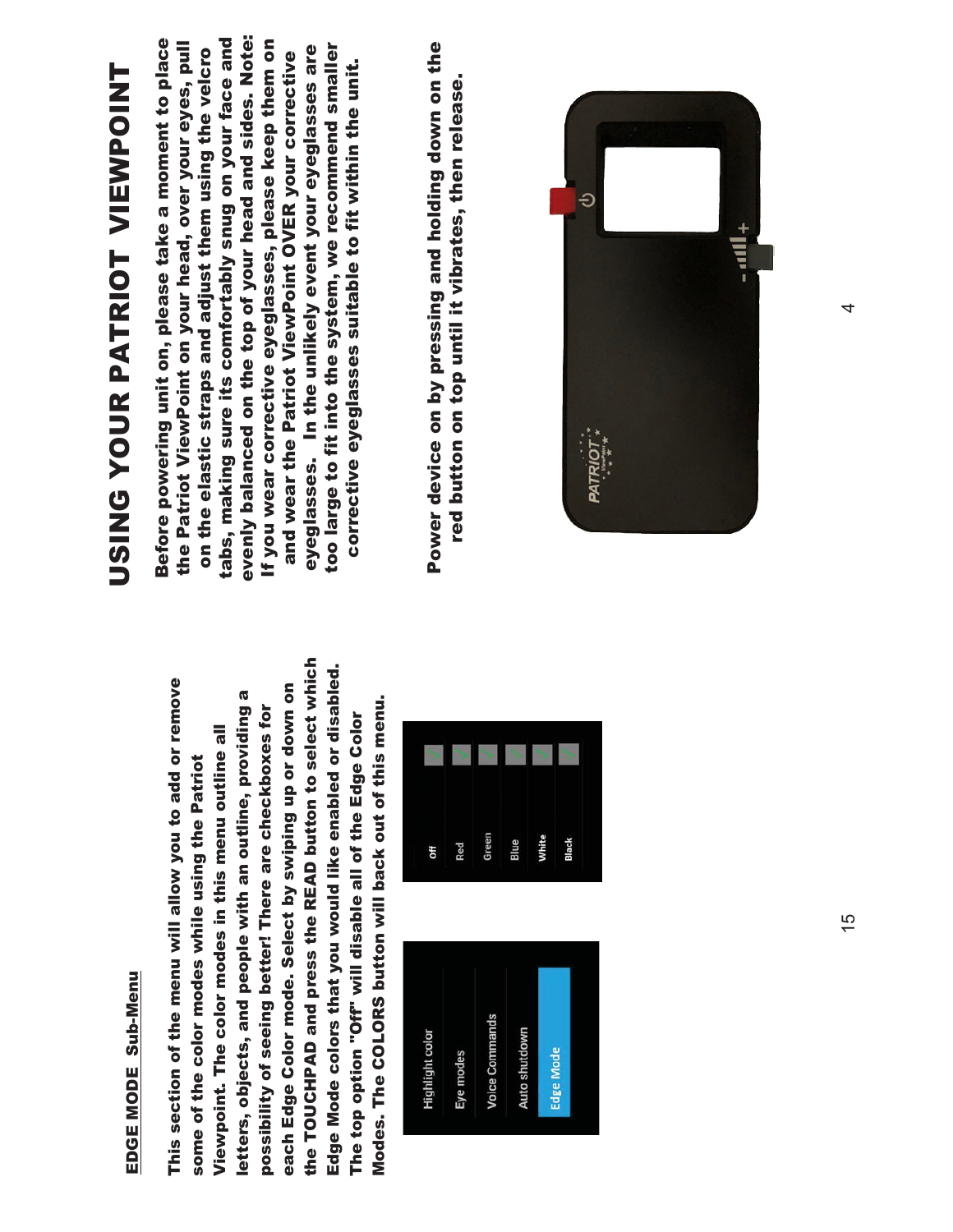## Upon booting up, warning screen Upon booting up, warning screen

You will arrive on a WARNING message (pictured below), You will arrive on a WARNING message (pictured below), you use this device only when seated or standing still. Do you use this device only when seated or standing still. Do it is imperative for your safety and safety of others that it is imperative for your safety and safety of others that not

walk, move, or attempt to drive. walk, move, or attempt to drive.

### **ONINARY**

is not intended for driving or mobility. The Patriot® ViewPoint

# Press any button to continue

adjust it visor and locate the pupillary distance wheel, adjust it screen image. Note: Unit will not require readjustment if screen image. Note: Unit will not require readjustment if While viewing this WARNING message, reach above the to obtain the optimal clearest view while looking at the to obtain the optimal clearest view while looking at the While viewing this WARNING message, reach above the visor and locate the pupillary distance wheel, you are the only user. you are the only user.

To continue beyond the warning message, click To continue beyond the warning message, click the COLORS button on the COLORS button on the right side above the right side above **CONTROLPAD.** CONTROLPAD.

Color Modes **Color Modes** 



### VOICE COMMANDS Sub-Menu VOICE COMMANDS Sub-Menu

FOR EXAMPLE, YOU MAY WISH TO ACTIVATE THE VOICE FOR EXAMPLE, YOU MAY WISH TO ACTIVATE THE VOICE OUT OF THE MENU BY PRESSING THE COLORS BUTTON **OUT OF THE MENU BY PRESSING THE COLORS BUTTON** PREFERRED AND PRESS AND HOLD THE READ BUTTON TILL IT BEEPS. THIS OPTION IS SAVED WHEN EXITING COMMANDS FEATURE. SIMPLY SWIPE TO THE OPTION PREFERRED AND PRESS AND HOLD THE READ BUTTON COMMANDS FEATURE. SIMPLY SWIPE TO THE OPTION TILL IT BEEPS. THIS OPTION IS SAVED WHEN EXITING REPEATEDLY. REPEATEDLY.



remember, then you can always say "Patriot" followed WORD "PATRIOT" AND THEN THE COMMAND. PLEASE remember, then you can always say "Patriot" followed *NORD "PATRIOT" AND THEN THE COMMAND. PLEASE* IN ORDER TO INVOKE THE FOUR VOICE COMMANDS IN ORDER TO INVOKE THE FOUR VOICE COMMANDS NOTE: YOU MUST COMPLETE ALL VOICE COMANDS NOTE: YOU MUST COMPLETE ALL VOICE COMANDS WHICH ARE LISTED BELOW YOU MUST SPEAK THE *NHICH ARE LISTED BELOW YOU MUST SPEAK THE* WITHIN 20 SECONDS. IF NOT, YOU MUST REPEAT WITHIN 20 SECONDS. IF NOT, YOU MUST REPEAT THE WAKE-UP WORD "PATRIOT". (If it is easier to THE WAKE-UP WORD "PATRIOT". (If it is easier to by your desired command every time). by your desired command every time).

FOUR VOICE COMMANDS (FIRST SPEAK "PATRIOT"), FOUR VOICE COMMANDS (FIRST SPEAK "PATRIOT"), THEN…

MAKE SMALLER CHANGE COLOR **MAKE SMALLER** CHANGE COLOR TAKE PICTURE MAKE BIGGER TAKE PICTURE **MAKE BIGGER** 

"VOICE COMMANDS ONLY AVAILABLE IN ENGLISH. \*VOICE COMMANDS ONLY AVAILABLE IN ENGLISH.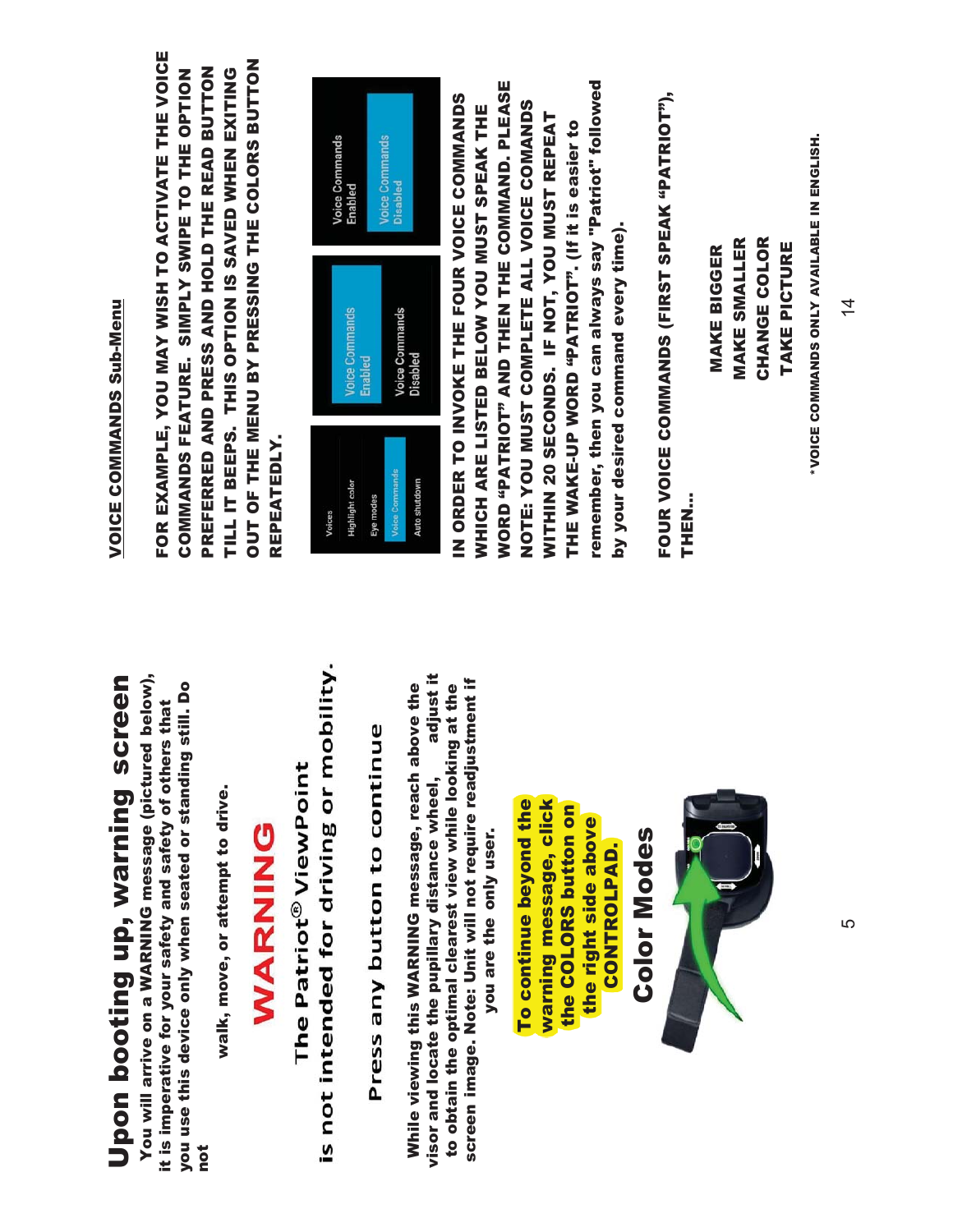### ADVANCED SETTINGS MENU ADVANCED SETTINGS MENU

holding down the READ button holding down the READ button MAIN MENU screen appears, **MAIN MENU screen appears,** Advanced Settings Menu is for a full 15 seconds until a **Advanced Settings Menu is** for a full 15 seconds until a chime rings aloud and the accessed by pressing and accessed by pressing and chime rings aloud and the pictured here pictured here





which option desired, then select the option desired by which option desired, then select the option desired by Swipe up or down on the CONTROLPAD for choosing Swipe up or down on the CONTROLPAD for choosing pressing the READ button. pressing the READ button.



#### COLORS BUTTON WILL EXIT MENU COMPLETELY. CHANGES COLORS BUTTON WILL EXIT MENU COMPLETELY. CHANGES PRESSING THE COLORS BUTTON. REPEATED PRESSING PRESSING THE COLORS BUTTON. REPEATED PRESSING NOTE: ESCAPE BACKWARD TO A PREVIOUS MENU BY NOTE: ESCAPE BACKWARD TO A PREVIOUS MENU BY MADE ARE AUTOMATICALLY SAVED. **MADE ARE AUTOMATICALLY SAVED.**

### HEADSET CONTROLPAD HEADSET CONTROLPAD

Located on the right side of the Patriot ViewPoint Located on the right side of the Patriot ViewPoint are all the necessary controls. are all the necessary controls.



There is a CONTROLPAD that consists of a smooth There is a CONTROLPAD that consists of a smooth When in LIVE MODE, you can swipe forward for increased zoom, swipe rearward for decreased When in LIVE MODE, you can swipe forward for increased zoom, swipe rearward for decreased surface with a dimple in the very center. surface with a dimple in the very center.

Swipe up for increased brightness and swipe down Swipe up for increased brightness and swipe down for decreased brightness. for decreased brightness. zoom. zoom.

MODE. Swipe up to skip backward a sentence, swipe When in READ MODE, you can still swipe forward for MODE. Swipe up to skip backward a sentence, swipe When in READ MODE, you can still swipe forward for increased zoom and rearward for decreased zoom. increased zoom and rearward for decreased zoom. Swiping up and down, however, changes in READ Swiping up and down, however, changes in READ down to skip forward a sentence. down to skip forward a sentence.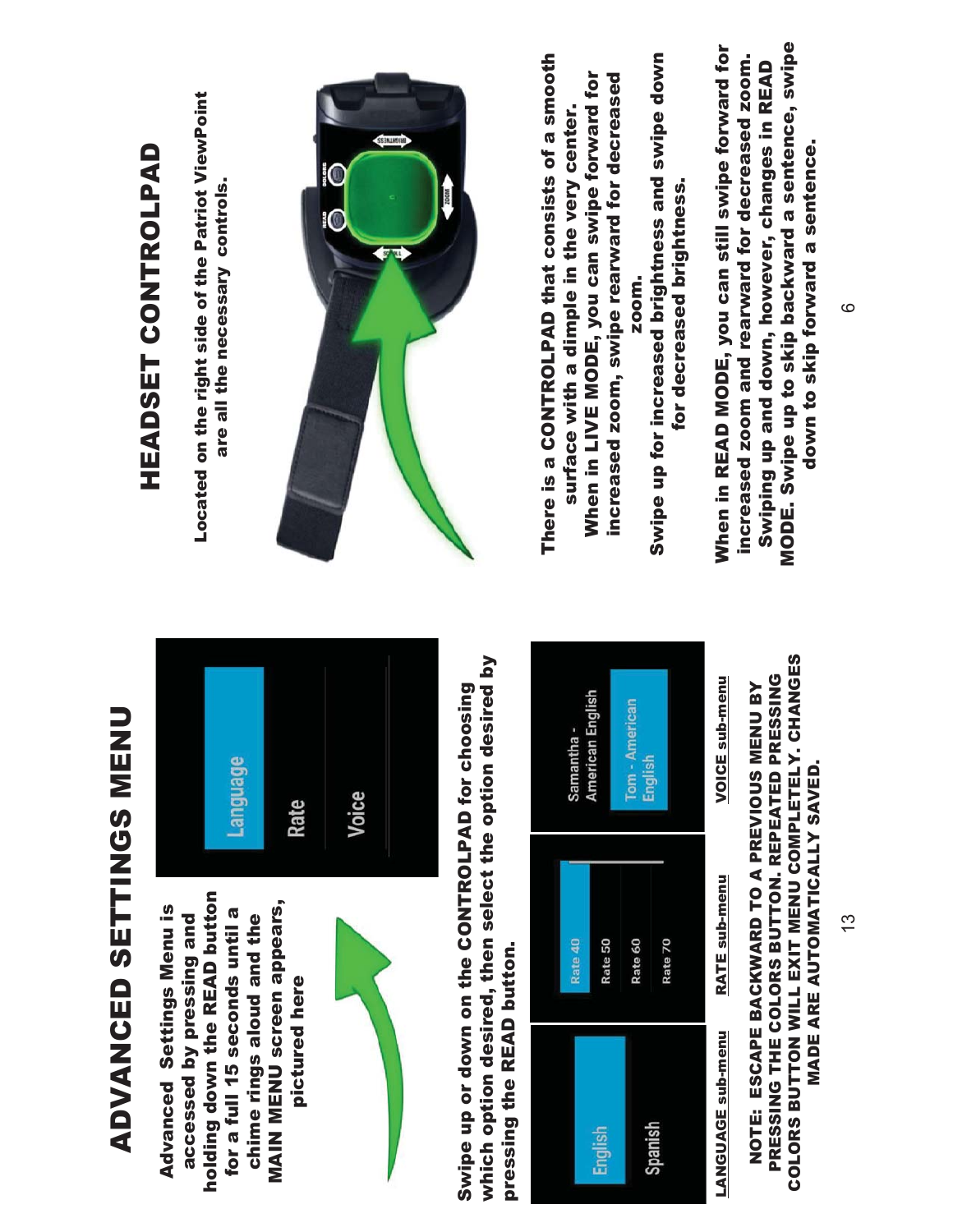#### button to activate the LIVE MODE. You will notice the forward quickly from the rear, it is a "flicking forward" On the right side there is a dimple at the center of the button to activate the LIVE MODE. You will notice the On the right side there is a dimple at the center of the control pad to assist you in determining the center of forward quickly from the rear, it is a "flicking forward" To get past the WARNING screen, press the COLORS control pad to assist you in determining the center of To get past the WARNING screen, press the COLORS the control pad. It is not a button. Swipe your finger the control pad. It is not a button. Swipe your finger Pressing the READ button located to the rear of the USING YOUR PATRIOT VIEWPOINT Note: This one finger swipe does not require heavy pressure (do not press on control pad), however, it motion to zoom in. "Flicking rearward" zooms out. Note: This one finger swipe does not require heavy surroundings appear brighter, clearer, bigger, and surroundings appear brighter, clearer, bigger, and motion to zoom in. "Flicking rearward" zooms out. pressure (do not press on control pad), however, it USING YOUR PATRIOT VIEWPOINT Swipe up for brightness, swipe down to darken. Pressing the COLORS button located above the Pressing the COLORS button located above the Swipe up for brightness, swipe down to darken. Remember to swipe fast, a slow swipe will not Remember to swipe fast, a slow swipe will not closer, and better than ever! control pad changes colors. closer, and better than ever! control pad changes colors. does require fast swipes. operate the control pad. does require fast swipes. operate the control pad. **BRIGHTNESS** SSENETHS COLORS COLORS ZOOM READ to 4. This is simpler than having to cycle through all the less desirable to 4. This is simpler than having to cycle through all the less desirable Note: You may reduce the number of color selection options from 11 Note: You may reduce the number of color selection options from 11 Do this by going to your favorite "non true color" option and holding<br>down the color mode button for long 7 seconds until you hear an You can press the COLORS button to change between the various Do this by going to your favorite "non true color" option and holding You can press the COLORS button to change between the various black on white, white on black, black on yellow, yellow on black, audible chime. This reduces your options to four total as follows: black on white, white on black, black on yellow, yellow on black, down the color mode button for long 7 seconds until you hear an audible chime. This reduces your options to four total as follows: black on green, green on black, yellow on blue, blue on yellow, black on green, green on black, yellow on blue, blue on yellow, contrasting color combinations as follows: contrasting color combinations as follows: the favorite you chose the favorite you chose high contrast (color) **Color Modes** high contrast (color) Color Modeshigh contrast (color) high contrast (color) original (color) original (color) original (color) original (color) grayscale grayscale colors. colors.

aloud. Press this button again to return to LIVE MODE. **Pressing the READ button located to the rear of the<br>COLORS button will take a picture of print and read<br>aloud. Press this button again to return to LIVE MODE.** COLORS button will take a picture of print and read

> the reverse of that favorite the reverse of that favorite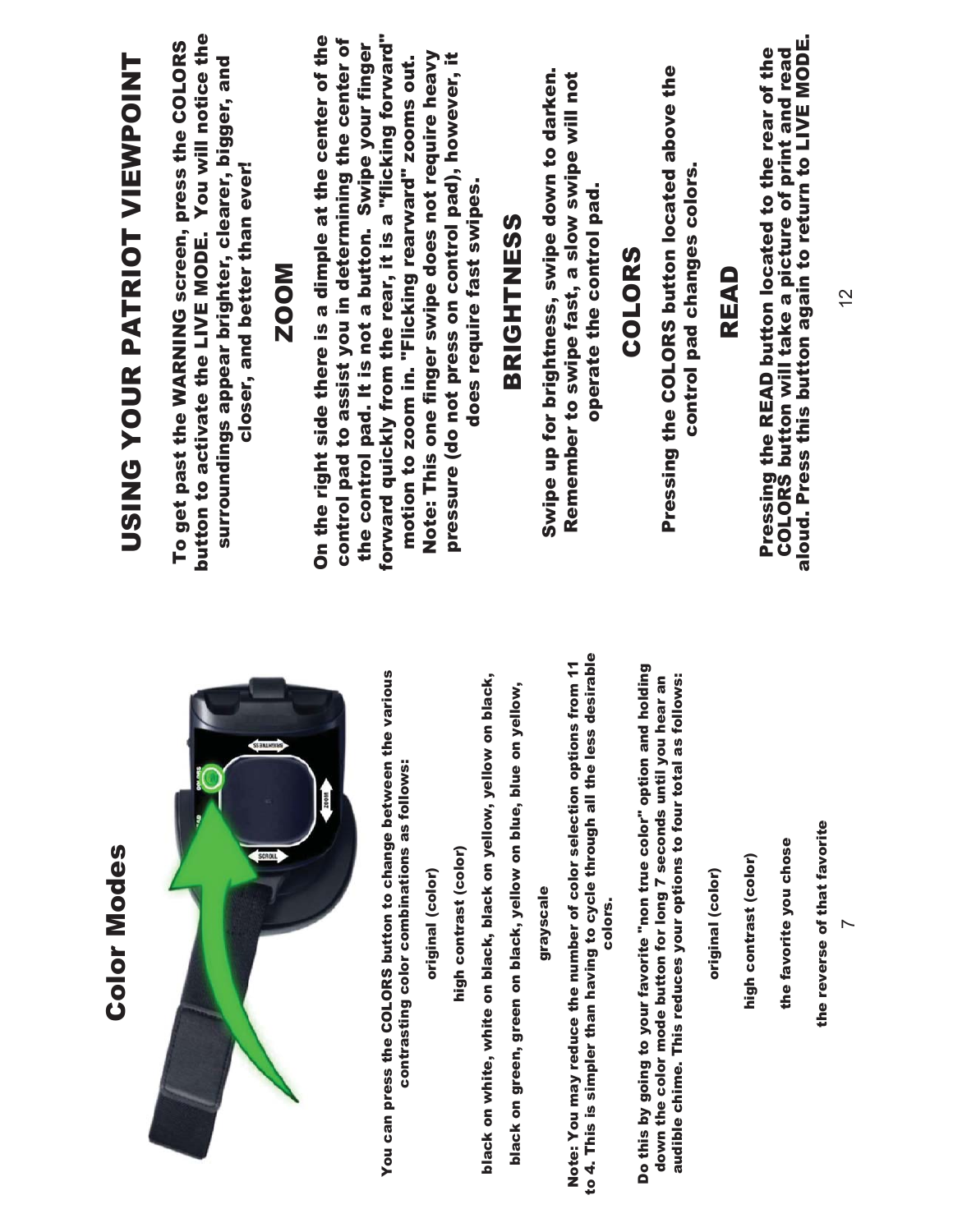### READ MODE READ MODE

# AUTO SHUT-DOWN CAN BE SHUT OFF AUTO SHUT-DOWN CAN BE SHUT OFF

at least once every 14 minutes, otherwise you will get a audible you have this feature turned on, then be sure to move your head at least once every 14 minutes, otherwise you will get a audible you have this feature turned on, then be sure to move your head minute, and then the unit will shutdown if you do not move your unit is turned on and remain still for 15 minutes. This feature is minute, and then the unit will shutdown if you do not move your unit is turned on and remain still for 15 minutes. This feature is to prevent you from accidentally leaving your unit turned on. If to prevent you from accidentally leaving your unit turned on. If The Patriot Viewpoint is set to automatically shut down if the The Patriot Viewpoint is set to automatically shut down if the beeping sound and the following photo on the screen for one beeping sound and the following photo on the screen for one head.



down the READ button for 7 seconds, then navigate with swiping down the READ button for 7 seconds, then navigate with swiping simply press the READ button. Then swipe up or down and press down on the trackpad. Once you highlight "Auto shutdown" then down on the trackpad. Once you highlight "Auto shutdown" then simply press the READ button. Then swipe up or down and press the READ button to select your preference. The COLORS button the READ button to select your preference. The COLORS button This feature can be disabled by entering the menu by holding This feature can be disabled by entering the menu by holding will navigate backwards in the menu. Keep pressing the will navigate backwards in the menu. Keep pressing the COLORS button until you exit the menu. COLORS button until you exit the menu.







the text onto the screen. In READ MODE, swipe up will read previous sentence, swipe down will the text onto the screen. In READ MODE, swipe up will read previous sentence, swipe down will changes color. Double tapping the center of the again will RESUME reading. Pressing the READ changes color. Double tapping the center of the To read printed text aloud, aim at the text and press the READ button to take a picture of the MODE. Unit begins to read aloud and presents again will RESUME reading. Pressing the READ To read printed text aloud, aim at the text and press the READ button to take a picture of the MODE. Unit begins to read aloud and presents button again exits you from READ MODE and printed material causing unit to enter READ button again exits you from READ MODE and trackpad will PAUSE reading and doing this trackpad will PAUSE reading and doing this printed material causing unit to enter READ increase zoom. Pressing COLORS button read next sentence, swipe rearward will decrease zoom and swiping forward will increase zoom. Pressing COLORS button read next sentence, swipe rearward will decrease zoom and swiping forward will returns you to the LIVE MODE. returns you to the LIVE MODE.